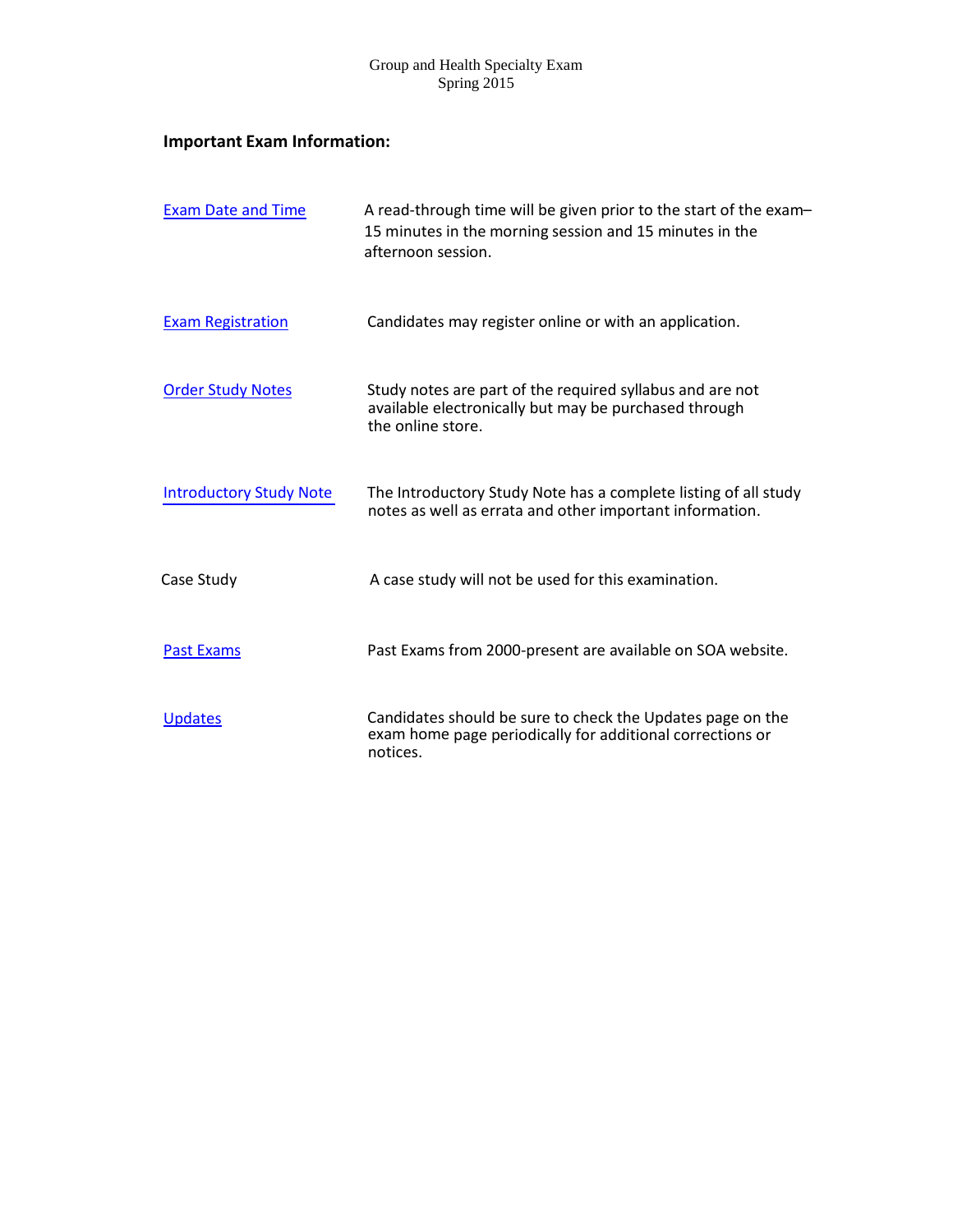| Exam                                                                                                                                                                                                              | <b>Group/Health Specialty</b> |  |  |  |
|-------------------------------------------------------------------------------------------------------------------------------------------------------------------------------------------------------------------|-------------------------------|--|--|--|
| Learning Objectives                                                                                                                                                                                               |                               |  |  |  |
| The candidate will understand pricing, risk management, and reserving for individual long duration health<br>1.<br>contracts such as Disability Income, Long Term Care, Critical Illness, and Medicare Supplement |                               |  |  |  |
| <b>Learning Outcomes</b>                                                                                                                                                                                          |                               |  |  |  |
| The candidate will be able to:                                                                                                                                                                                    |                               |  |  |  |
| a) Identify difference between short-duration and long-duration pricing and reserving methods                                                                                                                     |                               |  |  |  |
| b) Understand and utilize experience studies in setting assumptions for long-duration contracts                                                                                                                   |                               |  |  |  |
| c) Understand reserve calculations / adequacy for long duration-contracts                                                                                                                                         |                               |  |  |  |
| <b>Syllabus Resources</b>                                                                                                                                                                                         |                               |  |  |  |
| Individual Health Insurance, Bluhm                                                                                                                                                                                |                               |  |  |  |
| Ch. 4 Managing Antiselection                                                                                                                                                                                      |                               |  |  |  |
| Ch. 8 Forecasting and Modeling<br>$\circ$                                                                                                                                                                         |                               |  |  |  |
| Ch. 11 Managing the Business, Sections 11.4-11.6<br>$\circ$                                                                                                                                                       |                               |  |  |  |
| GHS-114-14: Chapters 16, 18 and 19 of Disability Income Insurance: the Unique Risk, Fifth Edition, Soule                                                                                                          |                               |  |  |  |
| GHS-100-14: Pricing Long Term Care, pp.9-22<br>$\bullet$                                                                                                                                                          |                               |  |  |  |
| GHS-101-14: Pricing Medicare Supplement Benefits, Sections IV & V                                                                                                                                                 |                               |  |  |  |
| GHS-102-14: Pricing Critical Illness Insurance in Canada<br>٠                                                                                                                                                     |                               |  |  |  |
| GHS-103-14: Product Design of Critical Illness Insurance in Canada                                                                                                                                                |                               |  |  |  |
| GHS-104-14: Life Insurance Products and Finance, Atkinson and Dallas, Ch. 16, Section 16.2 only                                                                                                                   |                               |  |  |  |
| Claim Reserve Model-How Actuaries Rely Upon the Claim Data They Receive, Long Term Care News,<br>September 2008                                                                                                   |                               |  |  |  |
| Designing & Pricing LTCI Combination Products, Long Term Care News, December 2004                                                                                                                                 |                               |  |  |  |
|                                                                                                                                                                                                                   |                               |  |  |  |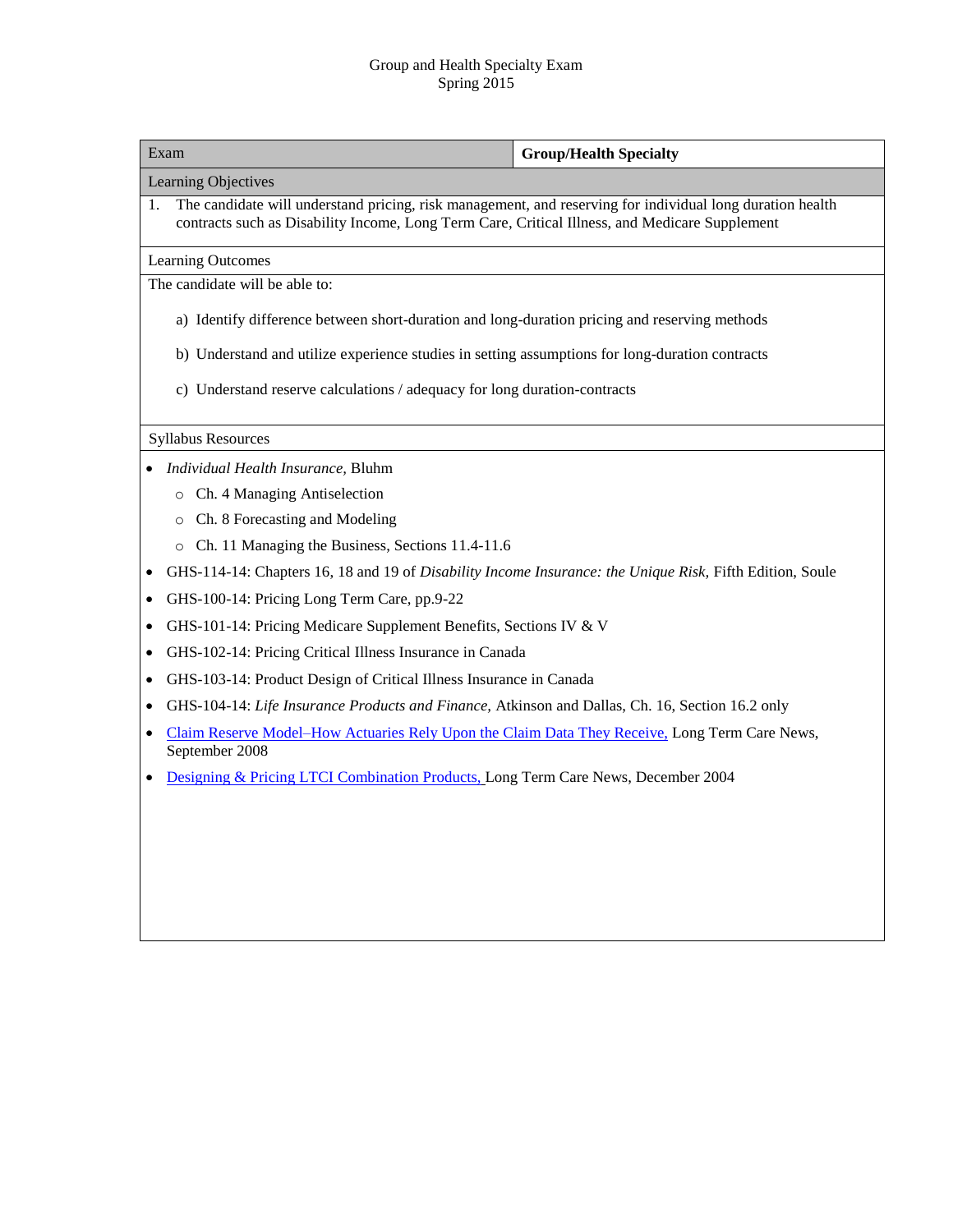| Exam                                                                                                                                                                                                                | <b>Group/Health Specialty</b>                                                                              |  |  |  |  |
|---------------------------------------------------------------------------------------------------------------------------------------------------------------------------------------------------------------------|------------------------------------------------------------------------------------------------------------|--|--|--|--|
| Learning Objectives                                                                                                                                                                                                 |                                                                                                            |  |  |  |  |
| The candidate will understand and evaluate the risk associated with health insurance and plan sponsorship and<br>2.                                                                                                 |                                                                                                            |  |  |  |  |
| Learning Outcomes                                                                                                                                                                                                   | recommend strategies for mitigating the risk                                                               |  |  |  |  |
| The candidate will be able to:                                                                                                                                                                                      |                                                                                                            |  |  |  |  |
| a) Evaluate an enterprise risk management (ERM) system, including                                                                                                                                                   |                                                                                                            |  |  |  |  |
| Describing the components on an ERM program<br>Discussing ERM risks and risks specific to the health insurance industry<br>$\bullet$                                                                                |                                                                                                            |  |  |  |  |
| Describing and recommending methods used to analyze, evaluate and mitigate the risks                                                                                                                                |                                                                                                            |  |  |  |  |
| b) Complete a capital needs assessment                                                                                                                                                                              |                                                                                                            |  |  |  |  |
| Calculate capital needs for a given insurer<br>Determine actions needed to address issues identified by assessment                                                                                                  |                                                                                                            |  |  |  |  |
| Describe components of an Economic Capital model                                                                                                                                                                    |                                                                                                            |  |  |  |  |
|                                                                                                                                                                                                                     | c) Integrate reinsurance arrangements within an overall risk management strategy of company plan / sponsor |  |  |  |  |
| <b>Syllabus Resources</b>                                                                                                                                                                                           |                                                                                                            |  |  |  |  |
| Group Insurance, Bluhm, 6th Edition, 2012                                                                                                                                                                           |                                                                                                            |  |  |  |  |
| Ch. 22, Risk-Based Capital Formulas<br>$\circ$                                                                                                                                                                      |                                                                                                            |  |  |  |  |
| Ch. 47, Enterprise Risk Management for Group Health Insurers<br>$\circ$                                                                                                                                             |                                                                                                            |  |  |  |  |
| Financial Enterprise Risk Management, Sweeting, 2011                                                                                                                                                                |                                                                                                            |  |  |  |  |
| Chapter 1, An introduction to enterprise risk management<br>$\circ$                                                                                                                                                 |                                                                                                            |  |  |  |  |
| Chapter 7, Definitions of risk<br>$\circ$                                                                                                                                                                           |                                                                                                            |  |  |  |  |
| Chapter 8, Risk identification<br>$\circ$                                                                                                                                                                           |                                                                                                            |  |  |  |  |
| Chapter 18, Economic capital<br>$\circ$                                                                                                                                                                             |                                                                                                            |  |  |  |  |
| GHS-105-14: Mapping of Health Company Risks<br>$\bullet$                                                                                                                                                            |                                                                                                            |  |  |  |  |
| GHS-106-14: Reinsurance for Group Accident & Health Insurance<br>$\bullet$                                                                                                                                          |                                                                                                            |  |  |  |  |
| GHS-107-14: MCCSR Guideline 2013, Office of the Superintendent of Financial Institutions (OSFI)<br>$\bullet$<br>Sections: 1 (excluding 1.2.6), 2.1, 3.1, 4.1, 4.2, 4.3, 4.4, 5.1, 5.2, 10.1, 10.2, 10.3, 10.4, 10.6 |                                                                                                            |  |  |  |  |
| GHS-108-14: Group MCCSR Calculation Study Note 2010                                                                                                                                                                 |                                                                                                            |  |  |  |  |
| A Health Insurance Insolvency Case Study, Health Section News, No 38, 2000, pp.1 & 20-25<br>٠                                                                                                                       |                                                                                                            |  |  |  |  |
| Taking a Closer Look at Enterprise Risk Management, Clark, Kara, Health Section News. August. 2005<br>٠                                                                                                             |                                                                                                            |  |  |  |  |
| Enterprise Risk Management, Clark, Kara, HealthWatch. January 2006<br>٠                                                                                                                                             |                                                                                                            |  |  |  |  |
| <b>ASOP 46: Risk Evaluation in Enterprise Risk Management, ASB Final, through p. 14</b><br>٠                                                                                                                        |                                                                                                            |  |  |  |  |
|                                                                                                                                                                                                                     |                                                                                                            |  |  |  |  |
|                                                                                                                                                                                                                     |                                                                                                            |  |  |  |  |
|                                                                                                                                                                                                                     |                                                                                                            |  |  |  |  |

<u> 1989 - Johann Barn, mars eta bat erroman erroman erroman erroman erroman erroman erroman erroman erroman err</u>

 $\overline{\phantom{a}}$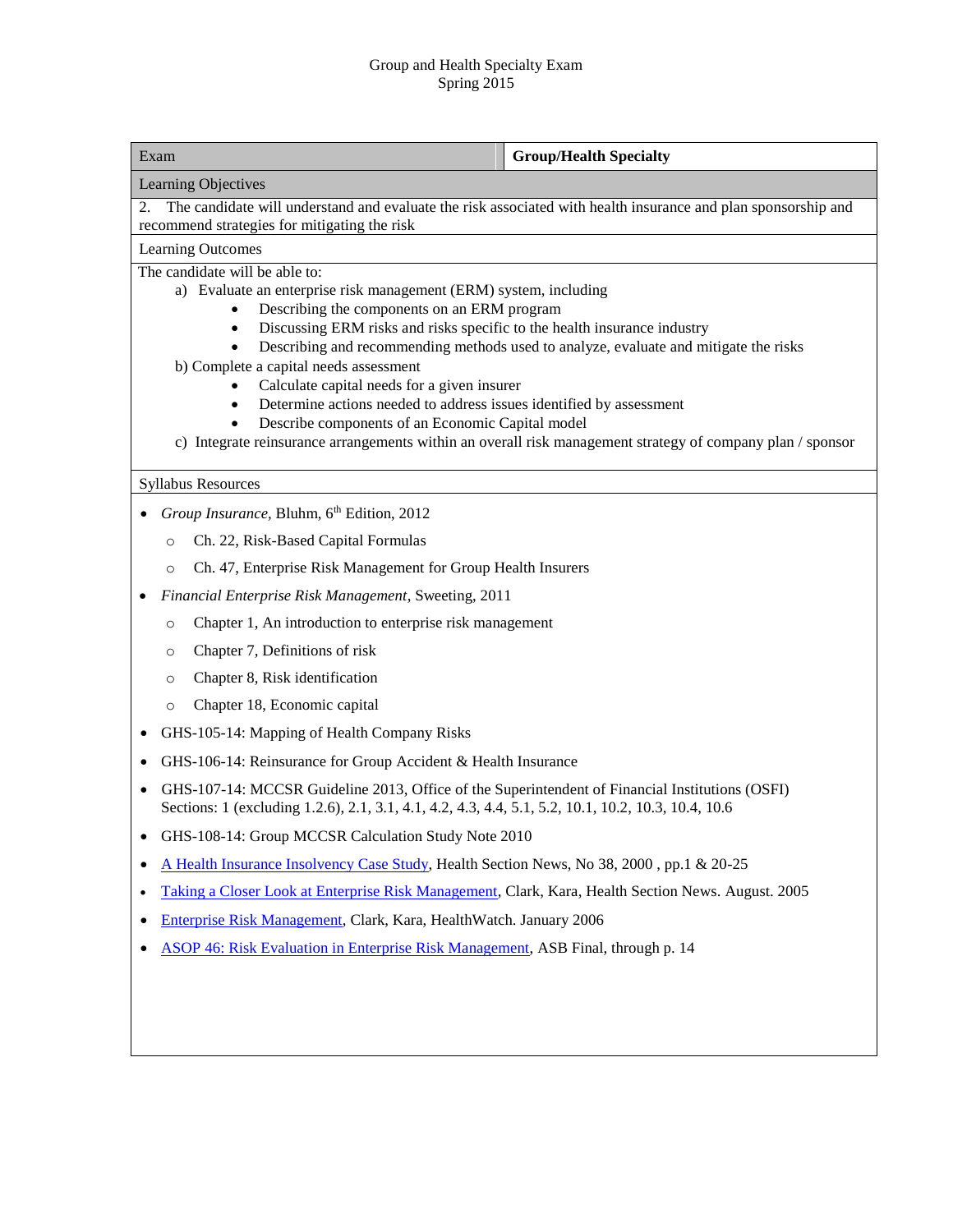| Exam                                                                                             | <b>Group/Health Specialty</b> |  |  |  |
|--------------------------------------------------------------------------------------------------|-------------------------------|--|--|--|
| Learning Objectives                                                                              |                               |  |  |  |
| 3. The candidate will understand an actuarial appraisal                                          |                               |  |  |  |
|                                                                                                  |                               |  |  |  |
| Learning Outcomes                                                                                |                               |  |  |  |
| The candidate will be able to:                                                                   |                               |  |  |  |
| Differentiate the components of an actuarial appraisal versus an embedded value<br>a)            |                               |  |  |  |
| Describe an approach for preparing and actuarial appraisal<br>$\mathbf{c})$                      |                               |  |  |  |
| Describe risks associated with interpreting an actuarial appraisal and an embedded value<br>d)   |                               |  |  |  |
|                                                                                                  |                               |  |  |  |
|                                                                                                  |                               |  |  |  |
|                                                                                                  |                               |  |  |  |
|                                                                                                  |                               |  |  |  |
| <b>Syllabus Resources</b>                                                                        |                               |  |  |  |
| GHS-109-14: The Actuary and Health Insurance Mergers and Acquisitions<br>$\bullet$               |                               |  |  |  |
| GHS-110-14: Chapter 4 of Mergers and Acquisitions, Toole and Herget                              |                               |  |  |  |
| GHS-111-14: Components of Insurance Firm Value and the Present Value of Liabilities<br>$\bullet$ |                               |  |  |  |
| GHS-112-14: Simple Embedded Value Example<br>$\bullet$                                           |                               |  |  |  |
| GHS-113-14: Embedded Value of Canadian Group Insurance                                           |                               |  |  |  |
| <b>SOA Embedded Value Calculation for a Life Insurance Company</b>                               |                               |  |  |  |
|                                                                                                  |                               |  |  |  |
|                                                                                                  |                               |  |  |  |
|                                                                                                  |                               |  |  |  |
|                                                                                                  |                               |  |  |  |
|                                                                                                  |                               |  |  |  |
|                                                                                                  |                               |  |  |  |
|                                                                                                  |                               |  |  |  |
|                                                                                                  |                               |  |  |  |
|                                                                                                  |                               |  |  |  |
|                                                                                                  |                               |  |  |  |